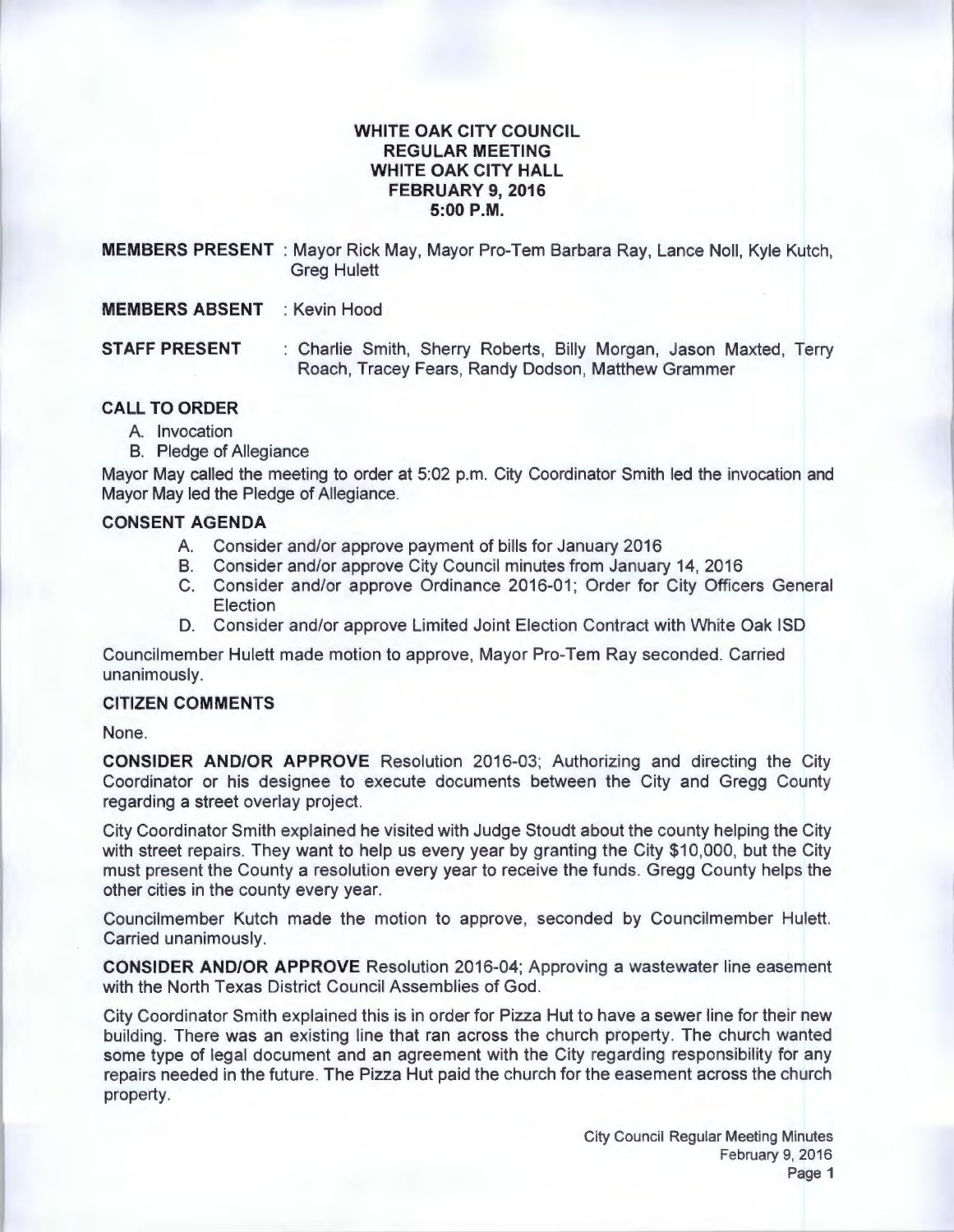Mayor Pro-Tem Ray made the motion to approve, seconded by Councilmember Noll. Carried unanimously.

**CONSIDER AND/OR ACCEPT the resignation of Councilmember Place 3 Kyle Kutch.** 

Council member Kutch explained he is resigning in order to run for the mayor position. According to city charter, he must resign in order to run for the mayor position.

Councilmember Hulett made the motion to accept, Councilmember Noll seconded. Carried unanimously.

Mayor May explained he did not have intentions to run for a long term and he will conclude his third term as mayor in a couple of months and he has thoroughly enjoyed his time as mayor. He also suggested that everyone get behind Kyle Kutch, and the city will move forward and do well.

**EXECUTIVE SESSION** in accordance with Texas Government Code, Subchapter D, Section 551.074 (a) Personnel Matters

• For deliberation regarding appointment to fill vacancy of City Council Place 3

Mayor May announced adjournment to closed session at 5:13 p.m.

**RECONVENE INTO OPEN SESSION** and take any action necessary regarding appointment to fill a vacancy of City Council Place 3.

The City Council reconvened at 5:21 p.m.

Councilmember Hulett made the motion to nominate Thomas Cash to fill the vacancy of Kyle Kutch, seconded by Mayor Pro-Tem Ray. Carried unanimously.

**CONSIDER AND/OR APPROVE** Ordinance 2016-02; Order calling for a special election to fill the vacancy of Place 3.

City Coordinator Smith explained that because of the vacancy and appointing Thomas Cash, he would fill this position until May. He will have to run for that position for one year to complete the Place 3 term.

Motion to approve made by Councilmember Noll, seconded by Councilmember Hulett. Carried unanimously.

# **CITY COORDINATOR ITEMS**

- A. Update on water and wastewater treatment plant construction. City Coordinator Smith offered a brief update regarding the equipment repair at the Highway 80 lift station. Project is starting up well.
- B. Discussion regarding city hall roof. Hoping to bring it to them next month. He is waiting on one company to provide him a quote through The lnterlocal Purchasing System (TIPS), which will eliminate the bidding process. Councilmember Hulett questioned if this would be a reroof. City Coordinator Smith answered yes and the companies he is dealing with have stamped engineered roofs.

# **ADJOURNMENT**

Motion to adjourn at 5:26 p.m. made by Councilmember Noll, seconded by Mayor Pro-Tem Ray. Carried unanimously.